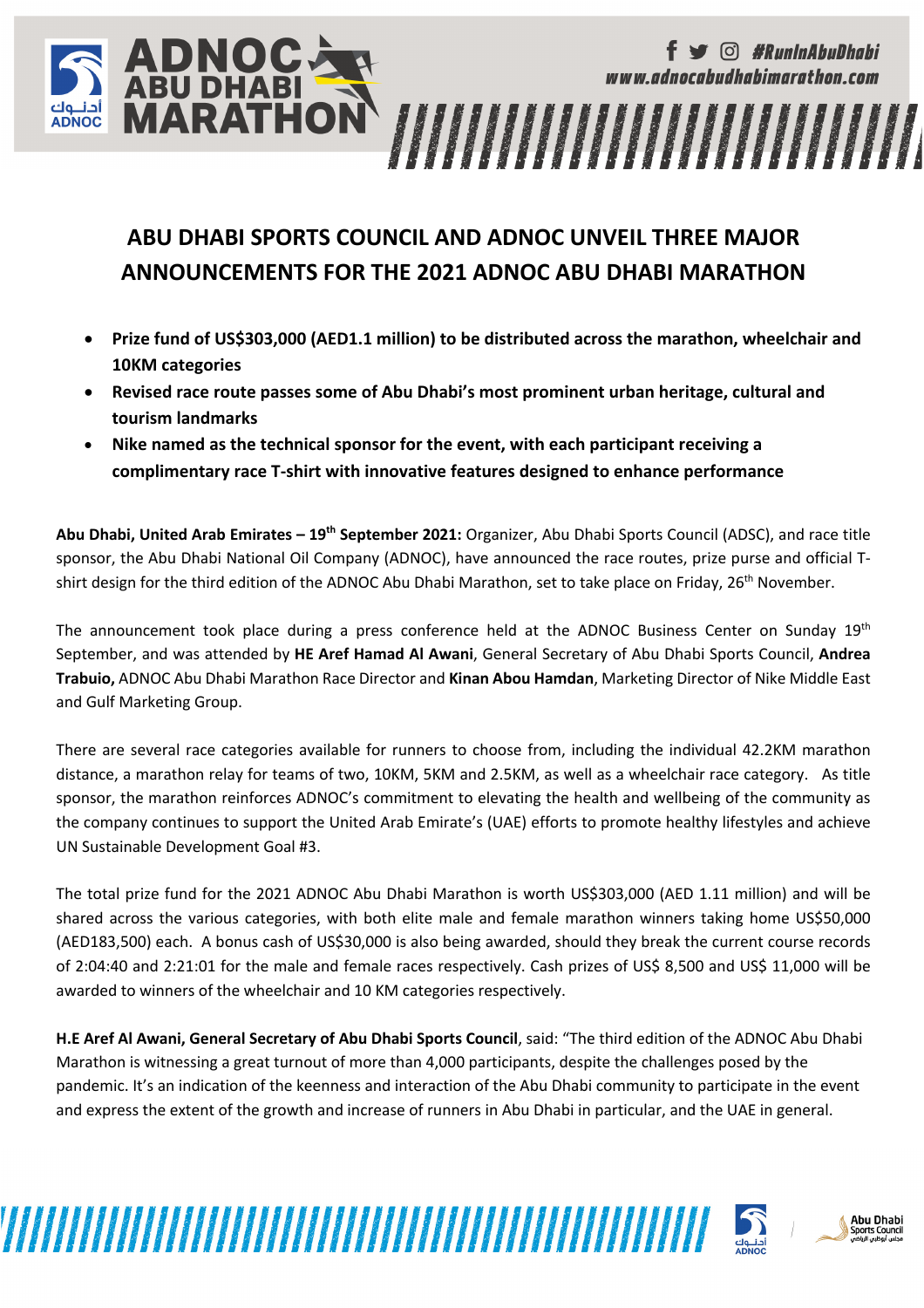# *G* #RunInAbuDhabi www.adnocabudhabimarathon.com

"And with the launch of the upcoming event, Abu Dhabi once again proves its pioneering role in the sports industry, by hosting a large number of sporting events and earning praise for its organizational capabilities and infrastructure. "We are delighted with the partnership with ADNOC which already embodies its corporate identity and its strategy through its sponsorship and support for the marathon and all global and community sporting events.

**ADNOCARD**<br>ABU DHABI<br>MARATHON

"We are also thankful for the presence of the sports brand Nike among the list of sponsors of the ADNOC Abu Dhabi Marathon, as well as for the support of the Department of Community Development, General Command of Abu Dhabi Police, Department of Municipalities and Transport, Tadweer and Al Ain Water.

"Last but not the least, the authorities that worked to uphold all precautionary measures in order to ensure the safety of all participants."

**Yaser Saeed Almazrouei, ADNOC Upstream Executive Director**, added: "The unveiling of the race routes and prize fund for the third edition of the ADNOC Abu Dhabi Marathon marks an important milestone as we prepare for the return of this unique community event. The size of this year's fund is testament to ADNOC and the Abu Dhabi Sports Council's commitment to attracting world-class athletes to the event and encouraging community participation. The marathon is a perfect example of how ADNOC is focused on making a positive and lasting contribution to the wellbeing of our community, through a diverse and integrated program of health and fitness initiatives."

The 2021 ADNOC Abu Dhabi Marathon will start in front of the iconic ADNOC Headquarters, offering direct views of the Founder's Memorial, while runners participating in the 2.5KM, 5KM and 10KM races will begin in 18th Street.

Following the start gun, runners will head out along the Corniche and loop around Qasr Al Hosn, one of Abu Dhabi's oldest and most beautiful historical stone buildings. Participants will then pass the Emirates Heritage Village, home to one of the tallest flagpoles in the world, before making their way behind Marina Mall and up and down King Abdulla Street before returning to the Corniche for a final loop of Qasr Al Hosn. Marathon runners will cross the finish line in the event village, located in the South Plaza of the ADNOC HQ Campus, while all other participants will finish in 18th Street, opposite the ADNOC Welcome Centre.

At the press conference, the design of the 2021 ADNOC Abu Dhabi Marathon official T-shirt was also unveiled. The Tshirt was designed by Nike exclusively for the ADNOC Abu Dhabi Marathon and is free for all registered participants. It features Nike Breathe fabric, expertly coupled with mesh to keep runners dry and cool while enhancing breathability. It also features Nike's Dri-FIT Technology to help runners stay dry and comfortable.

Participants can also personalize their official race T-shirts during the registration process for just AED 60 plus VAT until 30<sup>th</sup> September.

Due to Covid-19 precautions, places for the 2021 ADNOC Abu Dhabi Marathon are strictly limited, and runners are urged to sign up at the earliest. Entries are available across all categories including Marathon (AED 350), Marathon



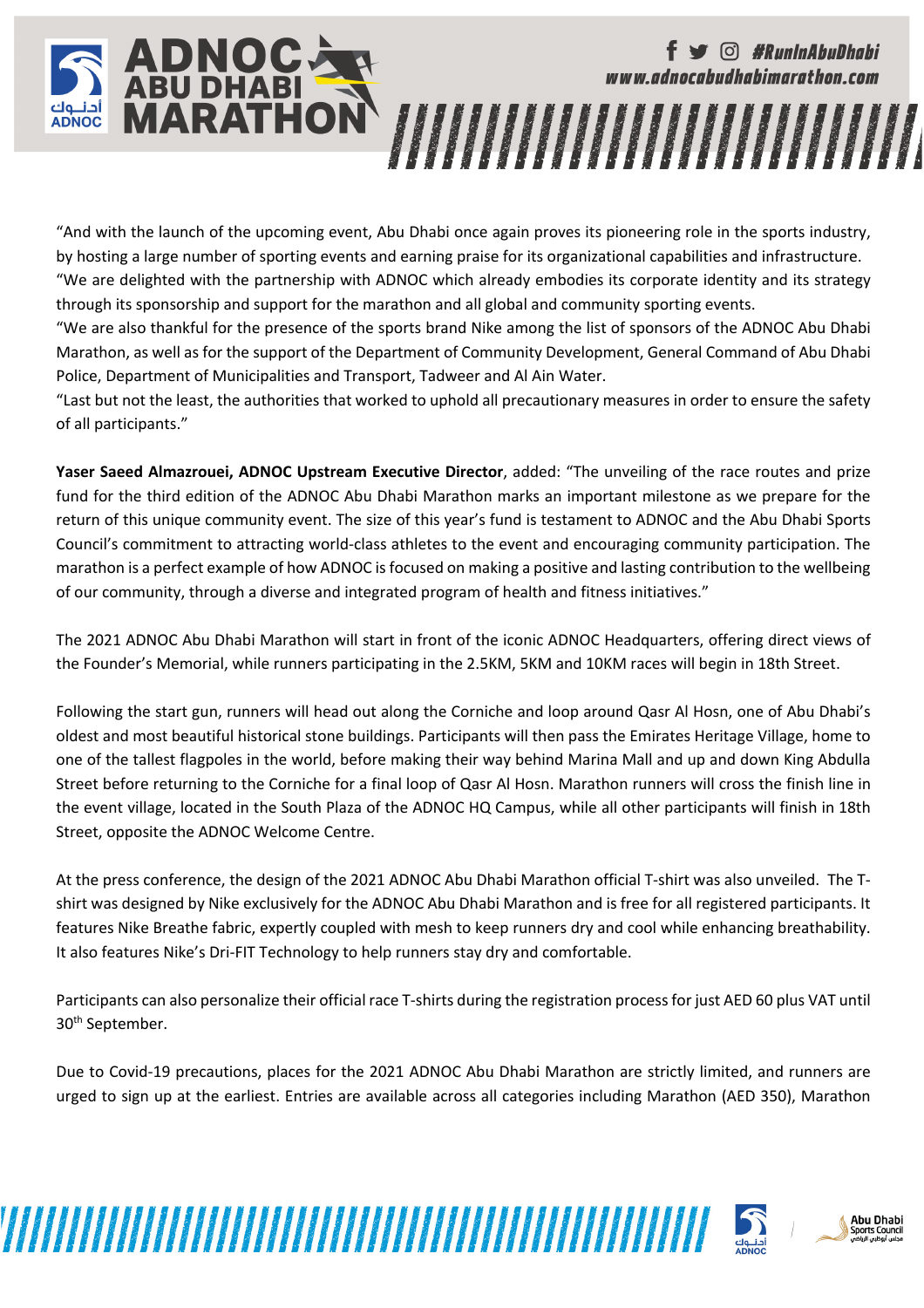

Relay – Teams of 2 (AED 550), 10KM (AED 150), 5KM (AED 75) and 2.5KM (not-timed, AED 50). For more information, please visit: https://www.adnocabudhabimarathon.com/register-now/.

Participants are encouraged to join the free ADNOC Abu Dhabi Marathon training programme to prepare for the event. These hugely popular weekly sessions offer tailored sessions and fitness plans for runners of all abilities and across all race categories. Sessions are led by Youssef Rochdi - a member of the USA Track & Field Association (USATF) and winner of multiple USATF long-distance championships - and his team of certified coaches. For more details, please visit: https://www.adnocabudhabimarathon.com/training-support/

As the marathon nears, ADSC continues to prioritize the health and welfare of all participants and spectators in close coordination with the relevant government agencies to ensure a successful event. The event will take place with robust safety precautions to safeguard the health and wellbeing of participants and spectators. Precautions include a requirement for participants to show proof of full COVID-19 vaccination.

For more information visit: www.adnocabudhabimarathon.com

- Facebook: ADNOC Abu Dhabi Marathon
- Twitter: @ADNOCADmarathon
- Instagram: adnocadmarathon
- Hashtag: #RunInAbuDhabi

#### **[ENDS]**

#### **About Abu Dhabi Sports Council**

Abu Dhabi Sports Council (ADSC) was established in 2006 by His Highness Sheikh Mohamed bin Zayed Al Nahyan, Crown Prince of Abu Dhabi and Deputy Supreme Commander of the UAE Armed Forces.

ADSC is aligned to the emirate's leadership vision to develop sport and youth activities. The Council promotes an effective, emirate-wide sports calendar that stimulates the desire to participate in quality sports among all Abu Dhabi residents and helps the talented and motivated reach their sporting potential.

The sports council supports the organisation and hosting of many international sporting events in Abu Dhabi. These include the Abu Dhabi HSBC Golf Championship, UAE Tour, WTA Abu Dhabi International Women's Tennis Championship, World Triathlon Championship, Leaders Sports Business Summit, Abu Dhabi World Professional Jiu-Jitsu Championship, and IJF Abu Dhabi Judo Grand Slam.

www.www.manageria.com/www.manageria.com/